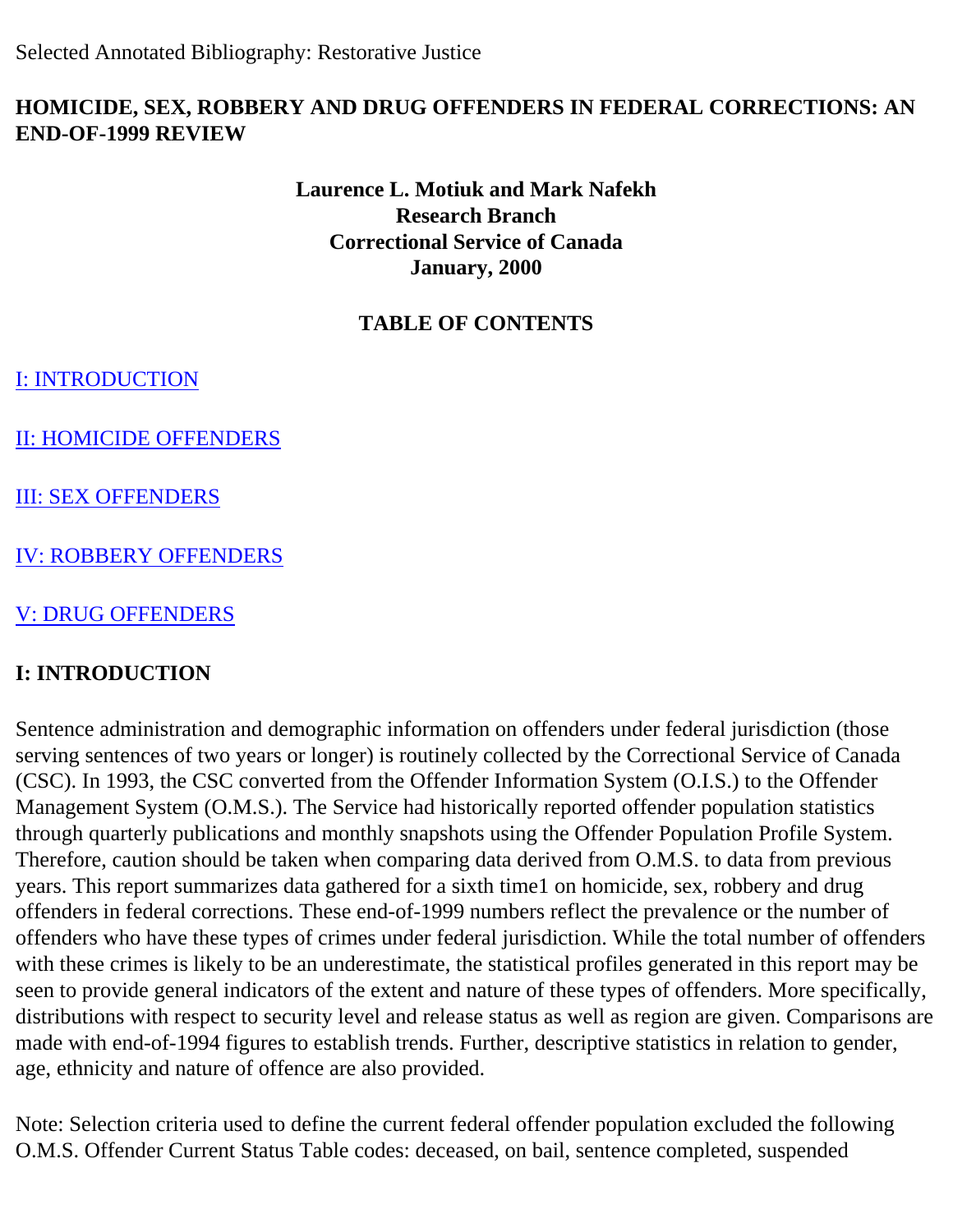unlawfully at large, and suspended temporary detained.

1 L.L. Motiuk and M. Nafekh, Statistical Profiles of Homicide, Sex, Robbery and Drug Offenders in Federal Corrections: An Endof-1998 Review (Ottawa: Correctional Service Canada, 1999).

### <span id="page-1-0"></span>**II: HOMICIDE OFFENDERS**

### *BACKGROUND*

In Canada, the crimes classified as homicide include first degree murder, second-degree murder, manslaughter and infanticide. Deaths caused by criminal negligence, suicide, accidental or justifiable homicides are not included. Although homicides represent less than 1% of all violent crimes, criminal justice agencies have been collecting homicide statistics since 1961 to closely monitor the extent and trends of such offenses. In 1998, the homicide rate in Canada was 1.8 per 100,000. The following is an end-of-1999 review of statistical information available on homicide offenders then under federal jurisdiction.

#### *THE CURRENT SITUATION*

#### **Total Homicide Population**

On 31 December 1999, a review of CSC's offender management system yielded a total of 4,814 homicide offenders under federal jurisdiction and comprises one-fifth (21.9%) of the total federal offender population.

#### **Incarcerated Homicide Population**

On 31 December 1999, there were 2,998 homicide offenders incarcerated in federal institutions and comprise one-quarter (25%) of the federal incarcerated population. About 750 of these federally incarcerated homicide offenders were in maximum security institutions, 1,696 were in medium security institutions, and 552 were in minimum security institutions.

More specifically:

Minimum security: 18.4% of all homicide offenders; Medium security: 56.6% of all homicide offenders; and Maximum security: 25.0% of all homicide offenders.

## **Conditional Release Homicide Population**

On 31 December 1999, there were 1,816 homicide offenders on conditional release and comprise 18.1%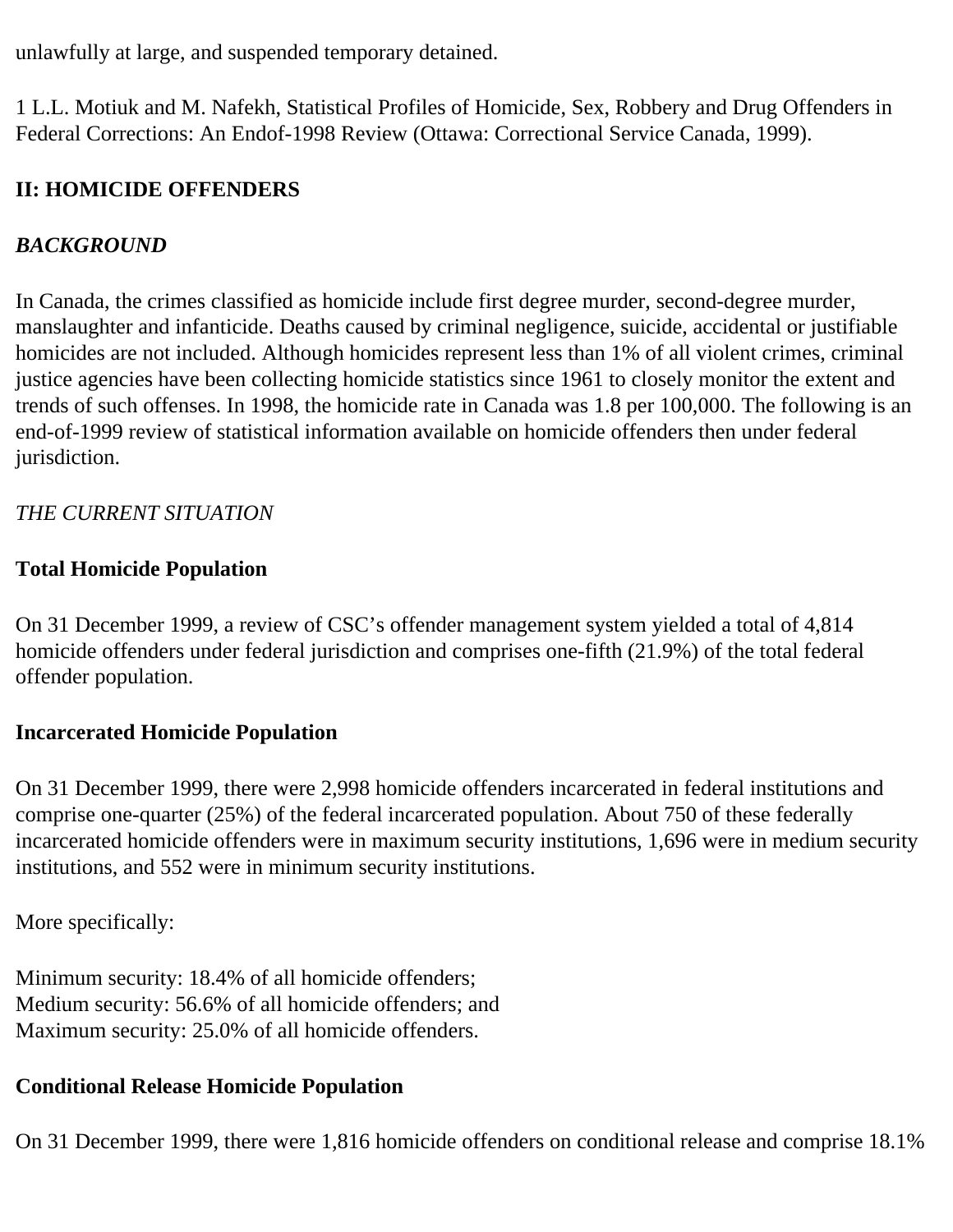of the federal conditional release population.

More specifically:

275 or 15.1% were on day parole; 1,343 or 74.0% were on full parole; and 198 or 11.0% were on statutory release

# *REGIONAL DISTRIBUTION OF HOMICIDE OFFENDERS*

Regionally, the Ontario and Quebec regions have the most homicide offenders, each being responsible for slightly more than one quarter of the homicide offender population, respectively. In a comparison of the proportion of homicide offenders in each region with the proportion of general offenders, the Ontario and Pacific regions have more homicide offenders relative to their proportion of all federal offenders.

More specifically:

Atlantic: 7.2% of homicide offenders, and 8.6% of all offenders (proportionately fewer homicide offenders);

Quebec: 26.8% of homicide offenders, and 27.1% of all offenders (proportionately fewer homicide offenders);

Ontario: 28.8% of homicide offenders, and 27.6% of all offenders (proportionately more homicide offenders);

Prairies: 18.4% of homicide offenders, and 23.3% of all offenders (proportionately fewer homicide offenders); and

Pacific: 18.9% of homicide offenders, and 13.4% of all offenders (proportionately more homicide offenders).

## *HOMICIDE OFFENDER POPULATION TRENDS*

The end-of-1999 homicide offender population has increased relative to the end-of-1994 homicide offender population - particularly in federal institutions. Over a recent five-year period (31 December 1994 to 31 December 1999) the total homicide offender population has increased by 9.6% the homicide offender population in institutions has increased by 3.5% and the homicide offender population under community supervision has increased by 20.6%.

## *CHARACTERISTICS OF HOMICIDE OFFENDERS*

### **Gender**

On 31 December 1999, a review of CSC's offender management system revealed that the majority of homicide offenders listed to date are male (96.6%). There were 211 (4.4%) cases of a female offender for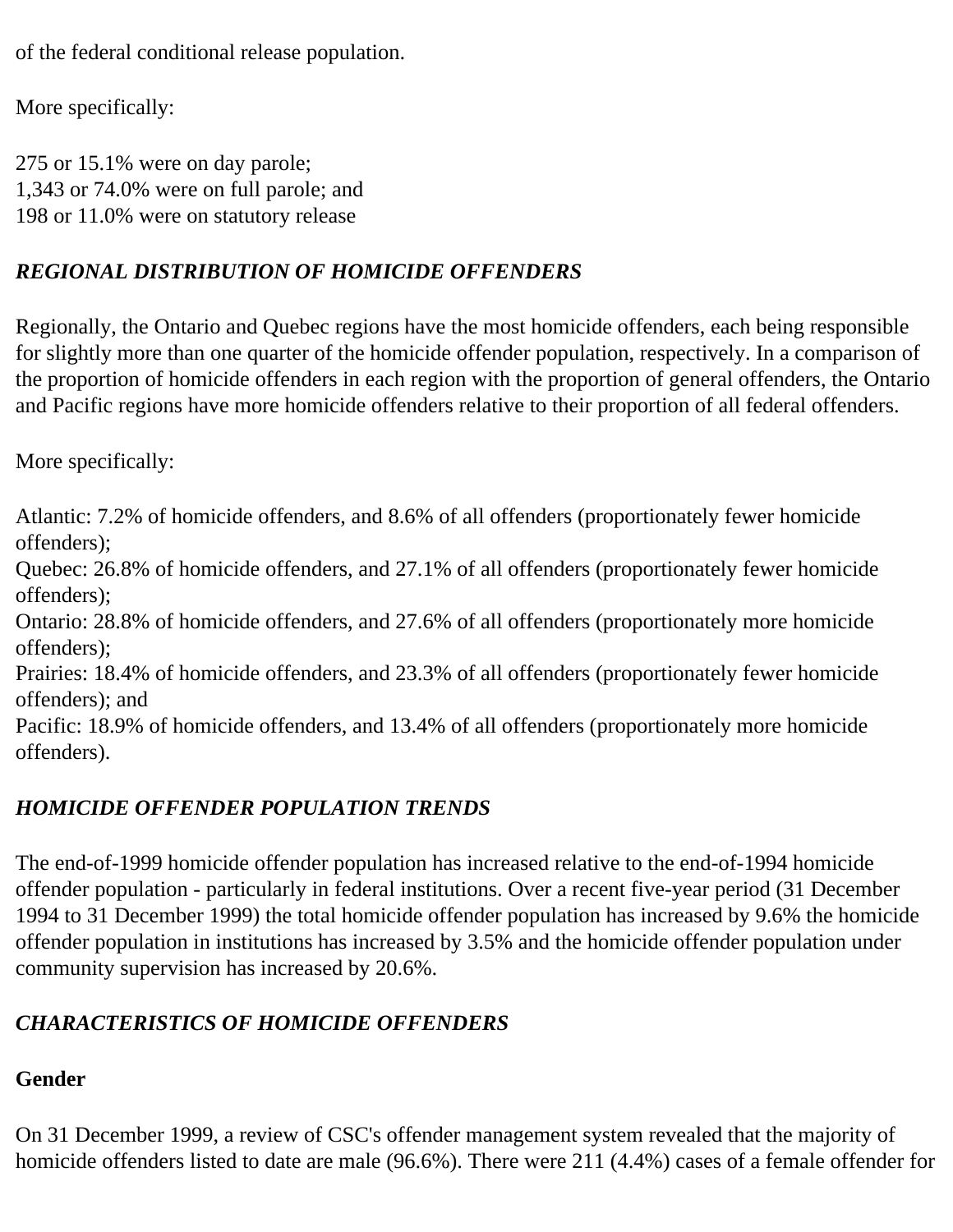whom a homicide offence was listed.

# **Age**

On 31 December 1999, the average age of homicide offenders under federal jurisdiction was 41 years old. The oldest homicide offender was 93 years old and the youngest was 17 years old. The average age of homicide offenders at admission was 31 years old. The oldest homicide offender admitted was 87 years old and the youngest was 14 years old.

# **Ethnicity**

On 31 December 1999, the majority of homicide offenders (73.4%) were Caucasian. In a comparison of the proportion of homicide offenders in each ethnic group with the proportion of general offenders, there was somewhat of a larger proportion of Caucasian and Native homicide offenders relative to their proportion of all federal offenders. More specifically:

Caucasian: 73.8% of homicide offenders, and 71.6% of all offenders (proportionately more homicide offenders);

Native: 16.5% of homicide offenders, and 14.4% of all offenders (proportionately more homicide offenders);

Black: 4.3% of homicide offenders, and 6.7% of all offenders (proportionately fewer homicide offenders);

Asiatic: 1.4% of homicide offenders, and 2.7% of all offenders (proportionately fewer homicide offenders); and

Other: 4.1% of homicide offenders, and 4.1% of all offenders (proportionately the same homicide offenders).

# *NATURE OF OFFENCE*

Categorizing homicide offenders by actual conviction, one finds the following:

776 cases of first degree murder, and 15.5% of all homicide offenders; 2,807 cases of second degree murder, and 56.0% of all homicide offenders; 1,427 cases of manslaughter, and 28.5% of all homicide offenders; and 0 cases of infanticide, and 0.0% of all homicide offenders.

# <span id="page-3-0"></span>**III: SEX OFFENDERS**

## *BACKGROUND*

The following is an end-of-1999 review of statistical information available on sex offenders then under federal jurisdiction.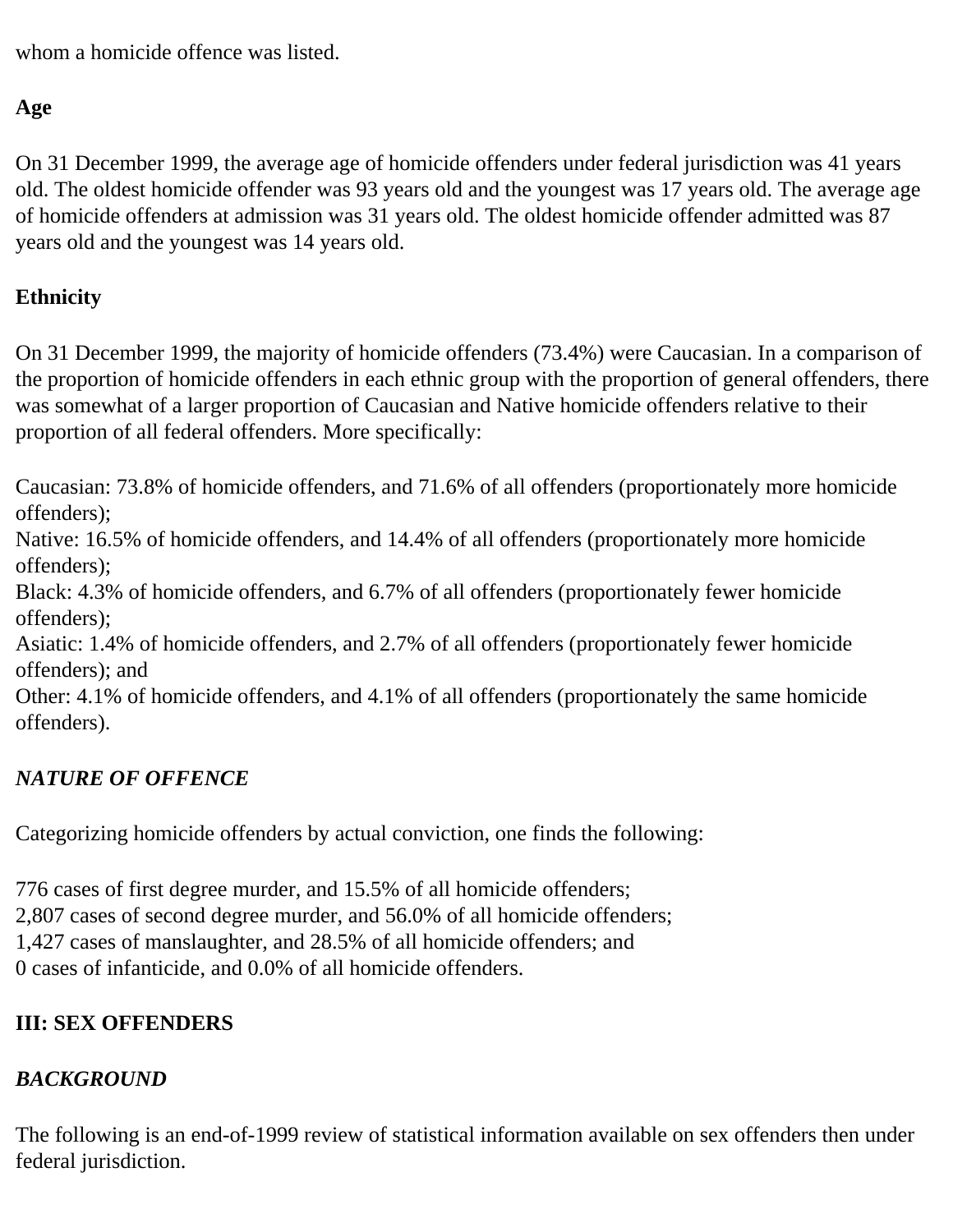#### *THE CURRENT SITUATION*

#### **Total Sex Offender Population**

On 31 December 1999, a review of CSC's offender management system yielded a total of 3,564 sex offenders under federal jurisdiction and comprise (16.2%) of the total federal offender population. However, these figures understate the actual number of sex offenders because current computer systems do not identify all previous convictions for a sex offence (e.g., provincial sentences); anyone who has committed a sexually-related offence; and anyone who has previously committed a sex offence but was never convicted. A National Sex Offender Census which was conducted in March 1991, identified all sex offenders. The census found about 85% of the sex offender population could be accounted for by the computer systems. *Therefore, using a correction factor (1.173), it is estimated that on 31 December 1999 there were actually 4,181 sex offenders under federal jurisdiction. This adjusted number comprises about 19% of the total federal offender population.* 

#### **Incarcerated Sex Offender Population**

On 31 December 1999, there were 2,307 sex offenders incarcerated in federal institutions and comprise one-fifth (19.2%) of the federal incarcerated population. Using a correction factor, it is estimated that on 31 December 1999 there were actually 2,706 sex offenders in federal institutions. This adjusted number comprises 22.6% of the total federal incarcerated population. About 503 of these federally incarcerated sex offenders were in maximum security institutions, 1,457 were in medium security institutions, and 347 were in minimum security institutions.

More specifically:

Minimum security: 15.0% of all sex offenders; Medium security: 63.2% of all sex offenders; and Maximum security: 21.8% of all sex offenders.

#### **Conditional Release Sex Offender Population**

On 31 December 1999, there were 1,257 sex offenders on conditional release and comprise 12.5% of the federal conditional release population. *Using a correction factor, it is estimated that on 31 December 1999 there were actually 1,474 sex offenders under community supervision. This adjusted number comprises about 14.7% of the total federal conditional release population.* 

More specifically:

198 or 12.7% were on day parole; 421 or 33.4% were on full parole; and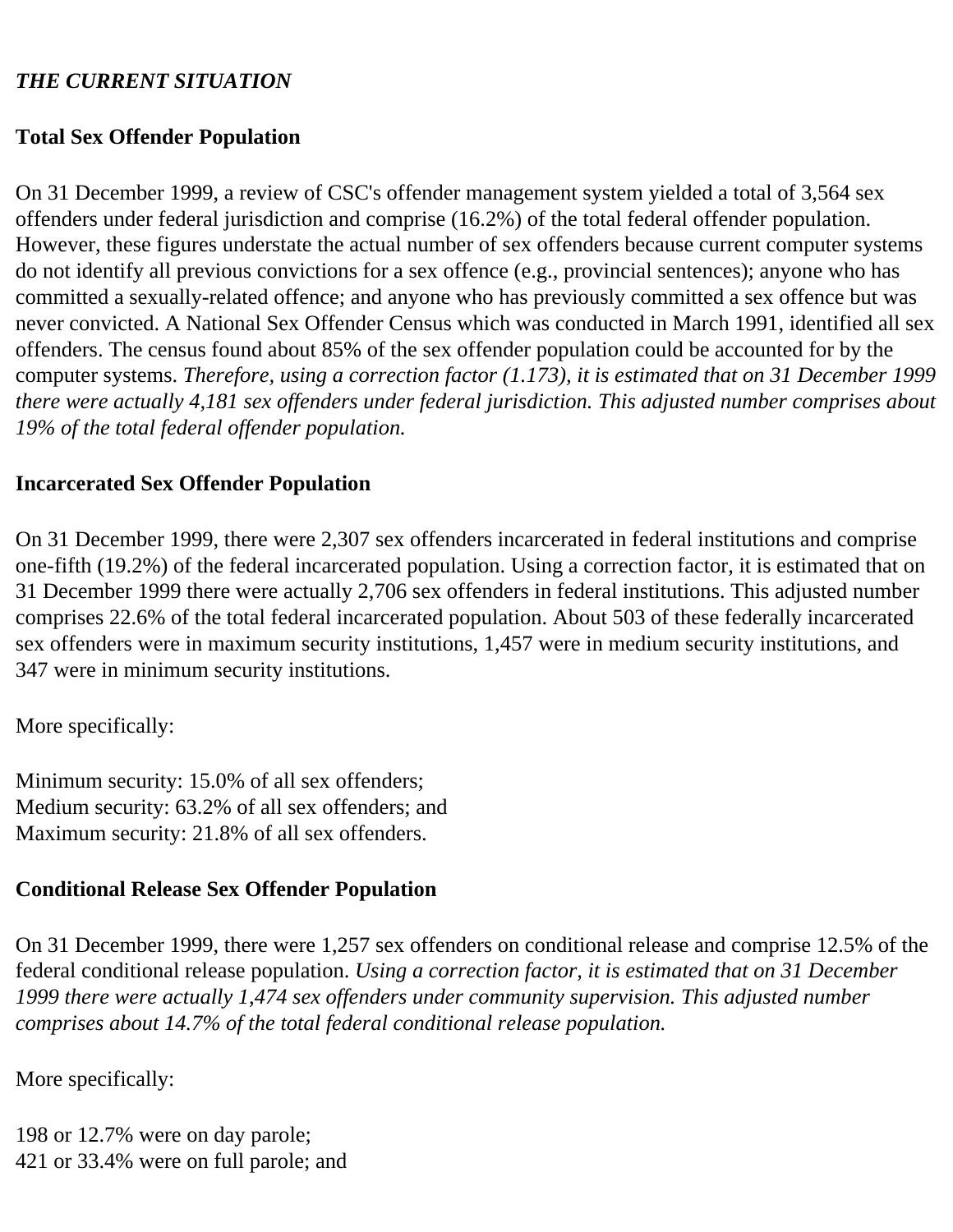638 or 50.8% were on statutory release.

#### *REGIONAL DISTRIBUTION OF SEX OFFENDERS*

Regionally, the Prairies and Ontario regions have the most sex offenders, each being responsible for roughly one-third and one-fifth of the sex offender population, respectively. In a comparison of the proportion of sex offenders in each region with the proportion of all federal offenders, the Atlantic, Prairies and Pacific regions have more sex offenders relative to their proportion of all federal offenders.

More specifically:

Atlantic: 9.7% of sex offenders, and 8.5% of all offenders (proportionately more sex offenders); Quebec: 19.2% of sex offenders, and 27.9% of all offenders (proportionately fewer sex offenders); Ontario: 24.8% of sex offenders, and 27.5% of all offenders (proportionately fewer sex offenders); Prairies: 31.7% of sex offenders, and 22.7% of all offenders (proportionately more sex offenders); and Pacific: 14.5% of sex offenders, and 13.4% of all offenders(proportionately more sex offenders).

### *SEX OFFENDER POPULATION TRENDS*

The end-of-1999 sex offender population has grown relative to the end-of-1994 sex offender population particularly on conditional release. Over a recent five-year period (31 December 1994 to 31 December 1999) the total sex offender population has decreased by 4.9%, the sex offender population in institutions has decreased by 10.0% and the sex offender population under community supervision has increased by 16.9%.

### *CHARACTERISTICS OF SEX OFFENDERS*

### **Gender**

On 31 December 1999, a review of CSC's offender management system revealed that the majority of sex offenders listed to date are male (99.7%). There were 12 (0.3%) cases of a female offender for whom a sex offence was listed.

### **Age**

On 31 December 1999, the average age of sex offenders under federal jurisdiction was 43 years old. The oldest sex offender was 97 years old and the youngest was 17 years old. The average age of sex offenders at admission was 39 years old. The oldest sex offender admitted was 81 years old and the youngest was 14 years old.

### **Ethnicity**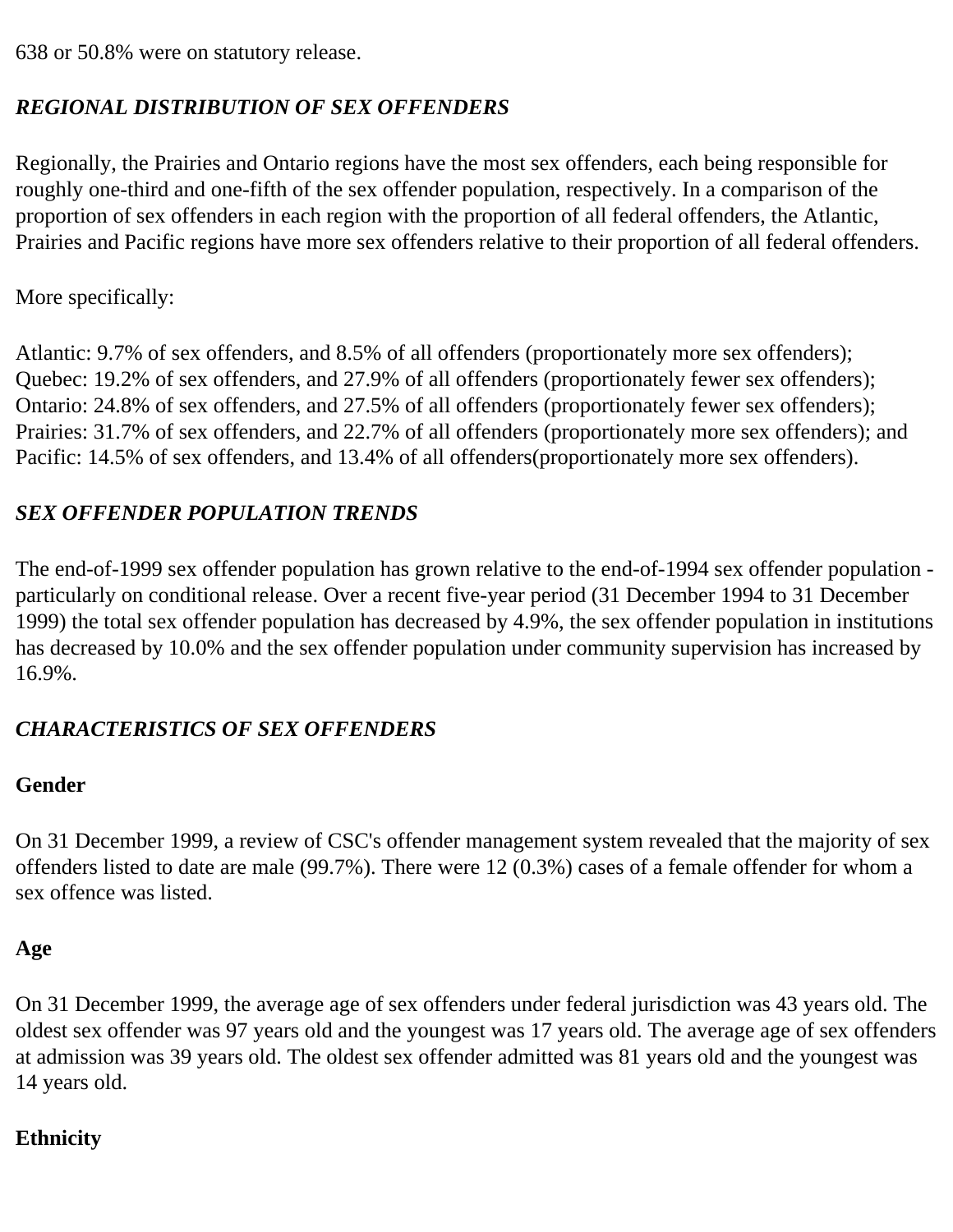On 31 December 1999, the majority of sex offenders (73.8%) were Caucasian. In a comparison of the proportion of sex offenders in each ethnic group with the proportion of general offenders, there was somewhat of a larger proportion of Native sex offenders relative to their proportion of all federal offenders.

More specifically:

Caucasian: 73.8% of sex offenders, and 71.6% of all offenders (proportionately more sex offenders); Native: 16.5% of sex offenders, and 14.4% of all offenders (proportionately more sex offenders); Black: 4.3% of sex offenders, and 6.7% of all offenders (proportionately fewer sex offenders); Asiatic: 1.4% of sex offenders, and 2.7% of all offenders (proportionately fewer sex offenders); and Other: 4.6% of sex offenders, and 4.1% of all offenders (proportionately more sex offenders).

## <span id="page-6-0"></span>**IV: ROBBERY OFFENDERS**

### *BACKGROUND*

In Canada, the crimes classified as robbery include: armed robbery and robbery with violence, threats or use of a weapon. Break and enter with intent to commit robbery is not included. Although robberies represent less than 10% of all violent crimes, criminal justice agencies regularly collect robbery statistics to monitor the extent and trends of these offenses. The following is an end-of-1999 review of the statistical information available on robbery offenders then under federal jurisdiction.

## *THE CURRENT SITUATION*

### **Total Robbery Population**

On 31 December 1999, a review of CSC's offender management system yielded a total of 6,911 robbery offenders under federal jurisdiction and comprise almost one-third (31.4%) of the total federal offender population.

### **Incarcerated Robbery Population**

On 31 December 1999, there were 4,322 robbery offenders incarcerated in federal institutions and comprise more than one-third (36%) of the total federal incarcerated population. About 1,161 of these federally incarcerated robbery offenders were in maximum security institutions, 2,616 were in medium security institutions, and 545 were in minimum security institutions.

More specifically:

Minimum security: 12.6% of all robbery offenders;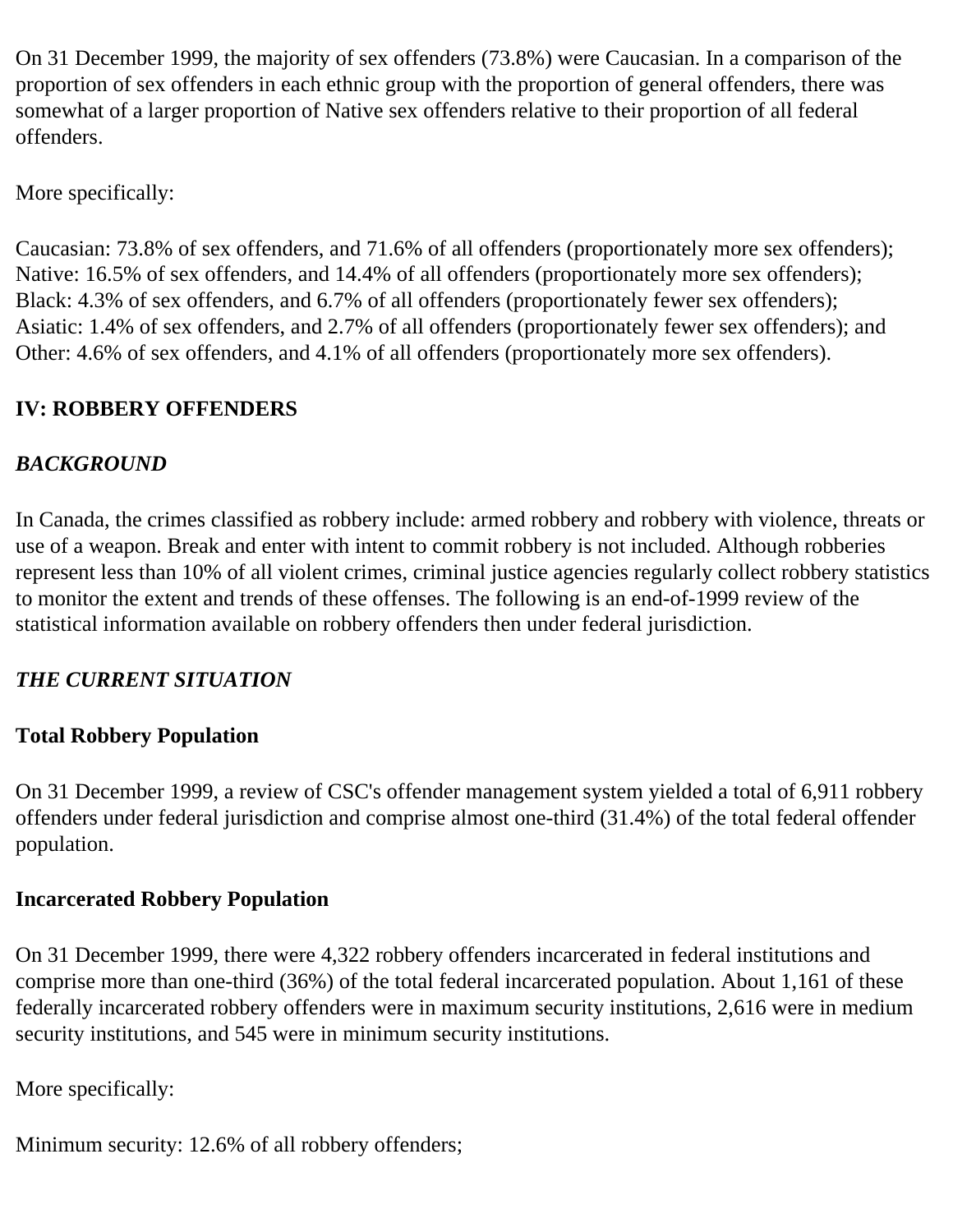Medium security: 60.5% of all robbery offenders; and Maximum security: 26.9% of all robbery offenders.

### **Conditional Release Robbery Population**

On 31 December 1999, there were 2,589 robbery offenders on conditional release and comprise 25.8% of the total federal conditional release population.

More specifically:

492 or 19.0% were on day parole; 822 or 31.7% were on full parole; and 1,275 or 49.2% were on statutory release.

### *REGIONAL DISTRIBUTION OF ROBBERY OFFENDERS*

Regionally, the Quebec and Ontario regions have the most robbery offenders, each being responsible for more than one-third and slightly less than one-quarter of the robbery offender population, respectively. In a comparison of the proportion of robbery offenders in each region with the proportion of general offenders, the Quebec region has more robbery offenders relative to their proportion of all federal offenders.

More specifically:

Atlantic: 7.6% of robbery offenders, and 8.6% of all offenders (proportionately fewer robbery offenders); Quebec: 34.1% of robbery offenders, and 27.1% of all offenders (proportionately more robbery offenders);

Ontario: 24.3% of robbery offenders, and 27.6% of all offenders (proportionately fewer robbery offenders);

Prairies: 21.0% of robbery offenders, and 23.3% of all offenders (proportionately fewer robbery offenders); and

Pacific: 13.1% of robbery offenders, and 13.4% of all offenders (about the same proportion).

## *ROBBERY OFFENDER POPULATION TRENDS*

The end-of-1999 robbery offender population has declined relative to the end-of-1994 robbery offender population - particularly in federal institutions. Over a recent five-year period (31 December 1994 to 31 December 1999) the total robbery offender population has decreased by 6.7%, the robbery offender population in institutions has decreased by 10.4% and the robbery offender population under community supervision has increased by 0.1%.

# *CHARACTERISTICS OF ROBBERY OFFENDERS*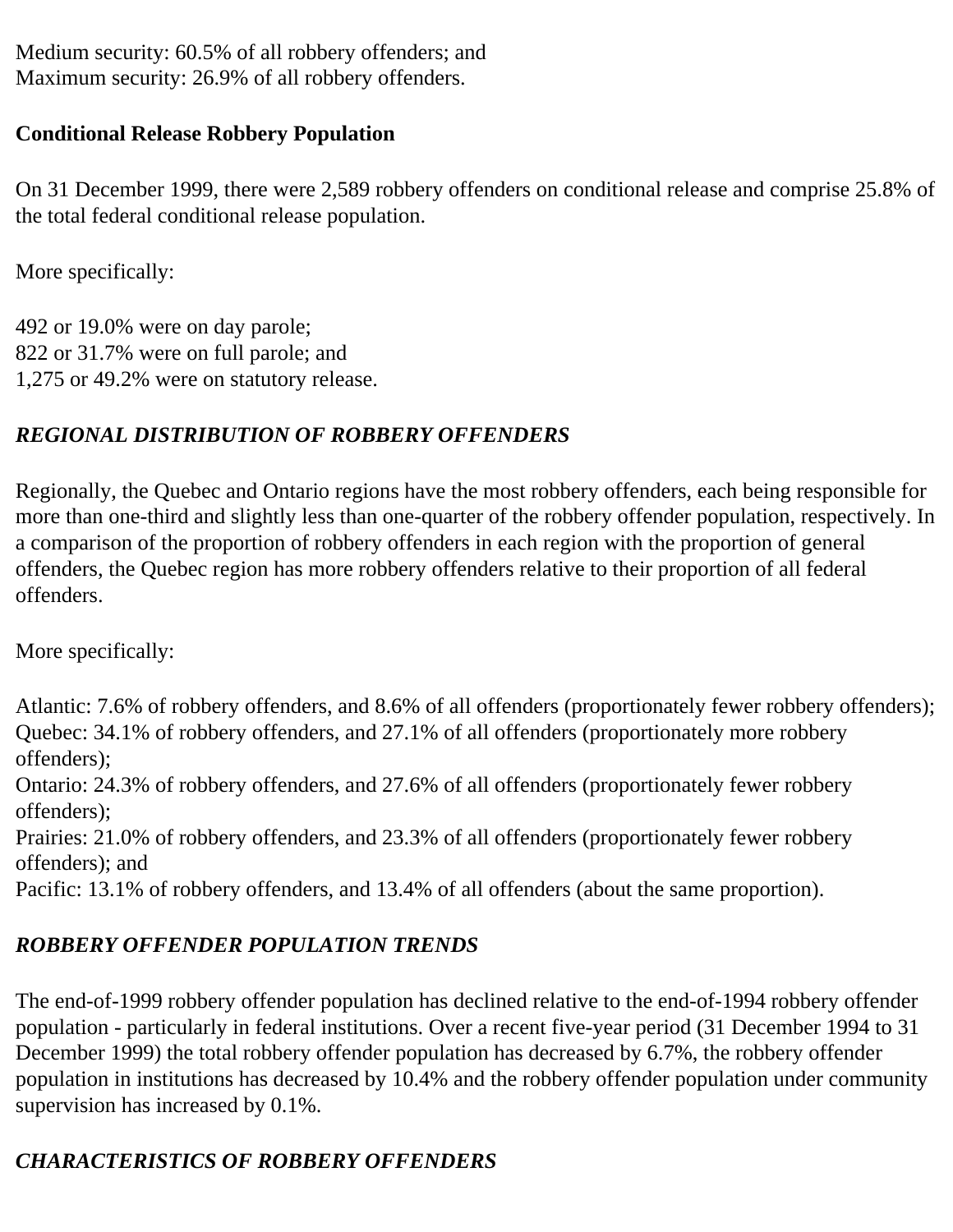#### **Gender**

On 31 December 1999, a review of CSC's offender management system revealed that the majority of robbery offenders listed to date are male (98.3%). There were 116 (1.7%) cases of a female offender for whom a robbery offence was listed.

### **Age**

On 31 December 1999, the average age of robbery offenders under federal jurisdiction was 35 years old. The oldest robbery offender was 82 years old and the youngest was 17 years old. The average age of robbery offenders at admission was about 31 years old. The oldest robbery offender admitted was 71 years old and the youngest was 16 years old.

### **Ethnicity**

On 31 December 1999, the majority of robbery offenders (76.1%) were Caucasian. In a comparison of the proportion of robbery offenders in each ethnic group with the proportion of general offenders, there was somewhat of a larger proportion of Caucasian robbery offenders relative to their proportion of all federal offenders.

More specifically:

Caucasian: 76.1% of robbery offenders, and 71.6% of all offenders (proportionately more robbery offenders);

Native: 13.6% of robbery offenders, and 14.4% of all offenders (proportionately fewer robbery offenders);

Black: 7.2% of robbery offenders, and 6.7% of all offenders (about the same proportion);

Asiatic: 1.2% of robbery offenders, and 2.7% of all offenders (proportionately fewer robbery offenders); and

Other: 2.0% of robbery offenders, and 4.6% of all offenders (proportionately fewer robbery offenders).

### <span id="page-8-0"></span>**V: DRUG OFFENDERS**

## *BACKGROUND*

In Canada, the crimes classified as drug offenses include those under the Food and Drug Act (FDA) and the Narcotics Control Act (NCA). The following is an end-of-1999 review of statistical information available on drug offenders then under federal jurisdiction.

### *THE CURRENT SITUATION*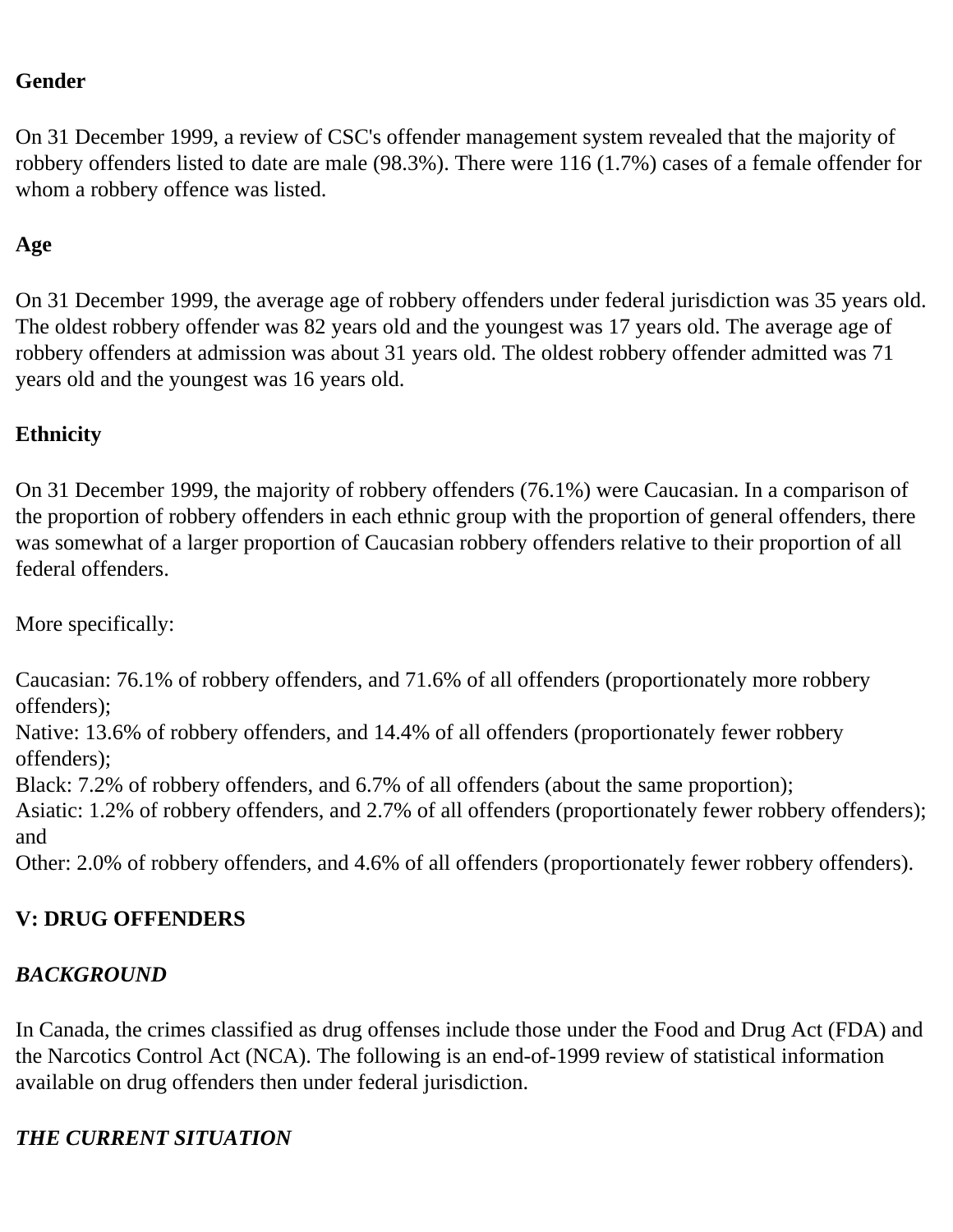### **Total Drug Offender Population**

On 31 December 1999, a review of CSC's offender management system yielded a total of 5,760 drug offenders under federal jurisdiction and comprise one-quarter (26.2%) of the total federal offender population.

### **Incarcerated Drug Offender Population**

On 31 December 1999, there were 2,574 drug offenders incarcerated in federal institutions and comprise one-fifth (21.5%) of the federal incarcerated population. About 635 of these federally incarcerated drug offenders were in maximum security institutions, 1,419 were in medium security institutions, and 520 were in minimum security institutions.

More specifically:

Minimum security: 20.2% of all drug offenders; Medium security: 55.1% of all drug offenders; and Maximum security: 24.7% of all drug offenders.

#### **Conditional Release Drug Offender Population**

On 31 December 1999, there were 3,126 drug offenders on conditional release and comprise 31.7% of the federal conditional release population.

More specifically:

595 or 18.7% were on day parole; 1,826 or 56.7% were on full parole; and 765 or 24.3% were on statutory release.

# *REGIONAL DISTRIBUTION OF DRUG OFFENDERS*

Regionally, the Quebec and Ontario regions have the most drug offenders, each being responsible for slightly more than one-third and one-quarter of the drug offender population, respectively. In a comparison of the proportion of drug offenders in each region with the proportion of general offenders, the Quebec region has more drug offenders relative to their proportion of all federal offenders.

More specifically:

Atlantic: 7.9% of drug offenders, and 8.6% of all offenders (proportionately fewer drug offenders); Quebec: 35.2% of drug offenders, and 27.1% of all offenders (proportionately more drug offenders);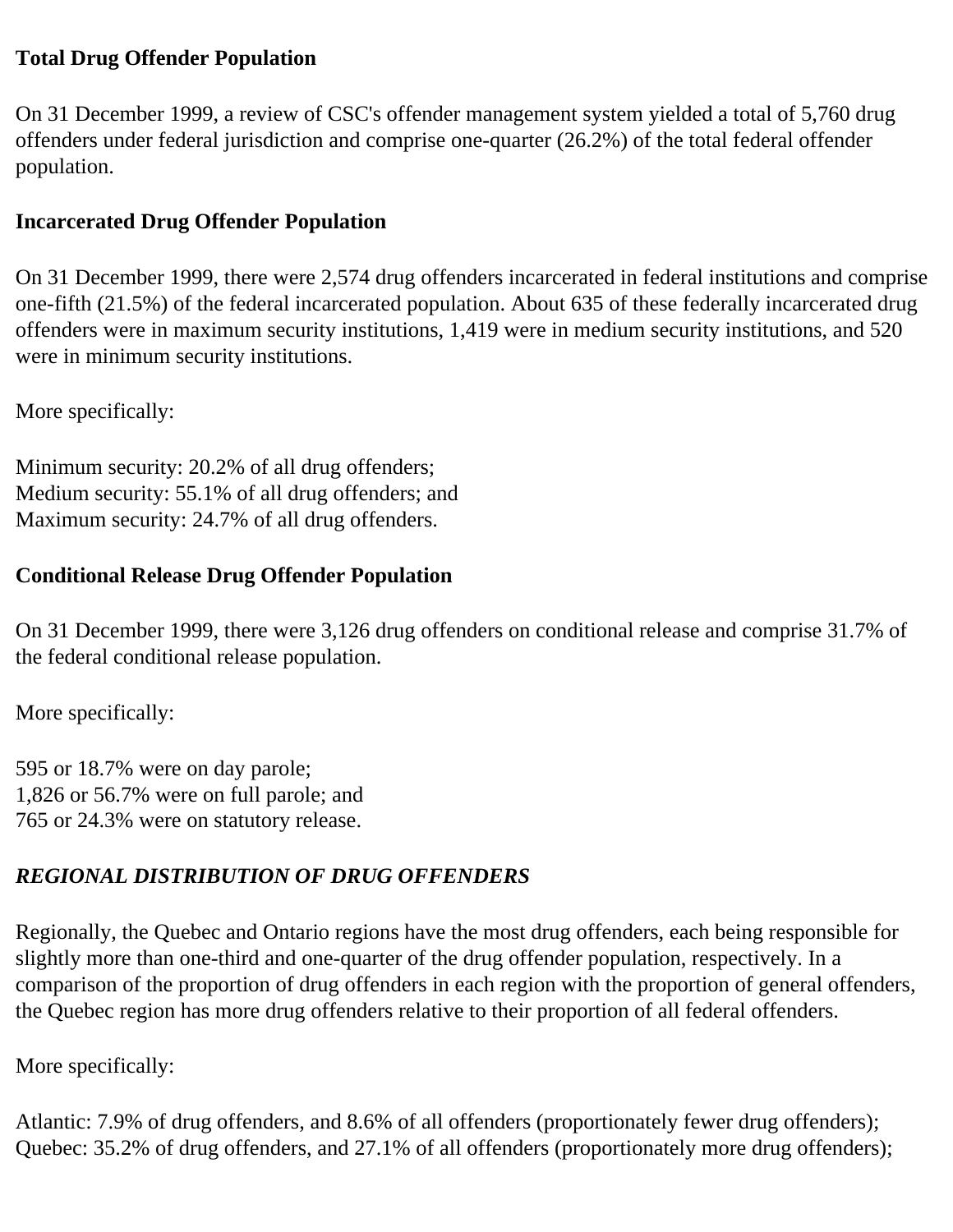Ontario: 26.9% of drug offenders, and 27.6% of all offenders (about the same proportion); Prairies: 20.3% of drug offenders, and 23.3% of all offenders (proportionately fewer drug offenders); Pacific: 9.7% of drug offenders, and 13.4% of all offenders (proportionately fewer drug offenders).

## *DRUG OFFENDER POPULATION TRENDS*

The end-of-1999 drug offender population has grown relative to the end-of-1994 drug offender population - particularly on conditional release. Over a recent five-year period (31 December 1994 to 31 December 1999) the total drug offender population has increased by 12.6%, the drug offender population in institutions has increased by 1.3% and the drug offender population under community supervision has increased by 23.6%.

# *CHARACTERISTICS OF DRUG OFFENDERS*

## **Gender**

On 31 December 1999, a review of CSC's offender management system revealed that the majority of drug offenders listed to date are male (94.1%). There were 343 (6.0%) cases of a female offender for whom a drug offence was listed.

# **Age**

On 31 December 1999, the average age of drug offenders under federal jurisdiction was 36 years old. The oldest drug offender was 80 years old and the youngest was 18 years old. The average age of drug offenders at admission was about 34 years old. The oldest drug offender admitted was 72 years old and the youngest was 17 years old.

# **Ethnicity**

On 31 December 1999, the majority of drug offenders (70.9%) were Caucasian. In a comparison of the proportion of drug offenders in each ethnic group with the proportion of general offenders, there was somewhat of a larger proportion of Black and Asiatic drug offenders relative to their proportions of all federal offenders.

More specifically:

Caucasian: 70.9% of drug offenders, and 71.6% of all offenders (proportionately fewer drug offenders); Native: 7.7% of drug offenders, and 14.4% of all offenders (proportionately fewer drug offenders); Black: 9.8% of drug offenders, and 6.7% of all offenders (proportionately more drug offenders); Asiatic: 5.8% of drug offenders, and 2.7% of all offenders (proportionately more drug offenders); and Other: 5.7% of drug offenders, and 4.6% of all offenders (proportionately more drug offenders).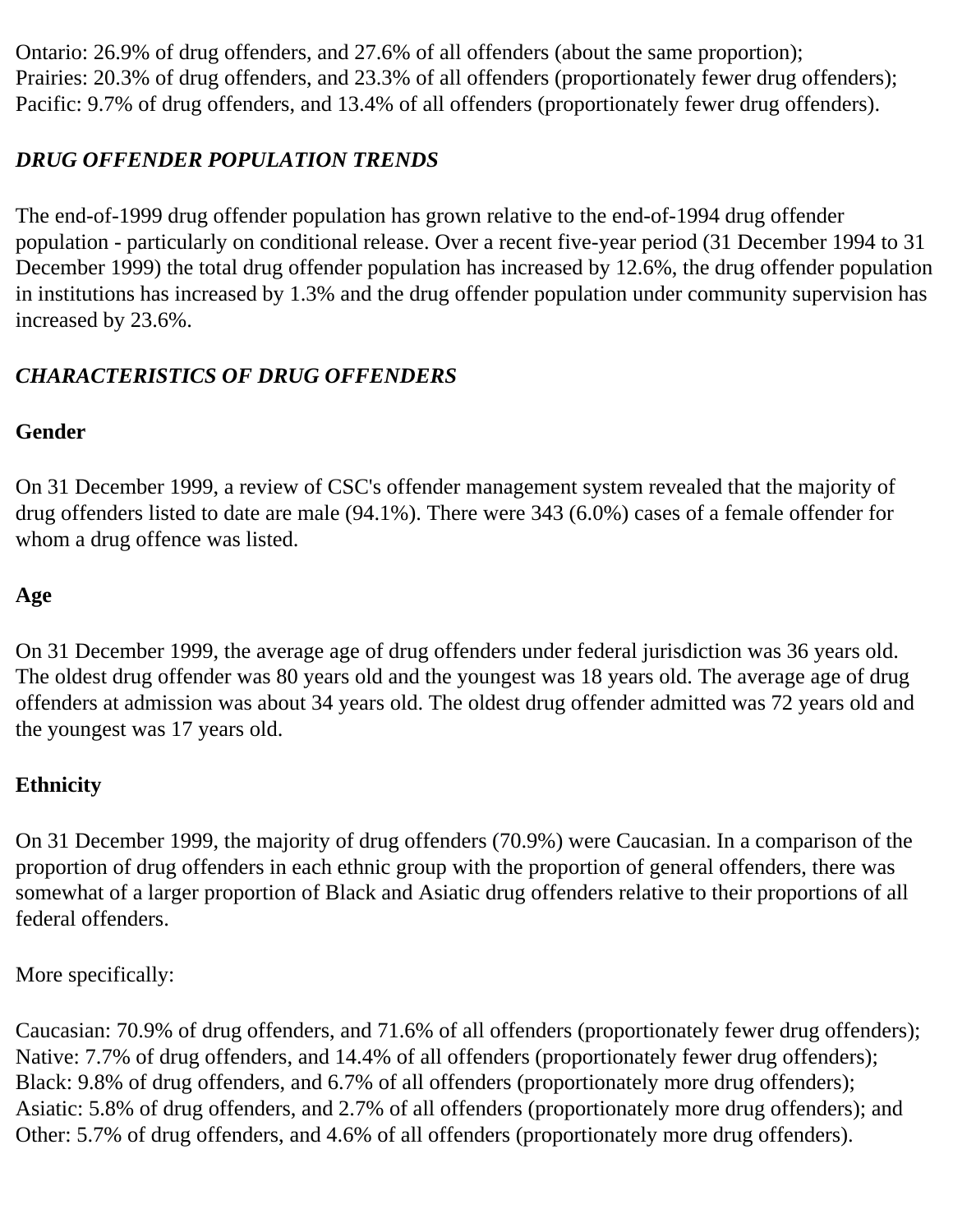#### **VI: SUMMARY TABLES**

### *DISTRIBUTION OF FEDERAL OFFENDERS BY STATUS*

|                 | YEAR | # |     |                                                                                   | <b>CUSTODY COMMUNITY</b> |
|-----------------|------|---|-----|-----------------------------------------------------------------------------------|--------------------------|
|                 |      |   | (%) | # $(\% )$                                                                         | # $(\% )$                |
|                 |      |   |     |                                                                                   |                          |
|                 | 1994 |   |     | 4,393(20.0) 2,896(65.9)                                                           | 1,497(34.1)              |
|                 | 1995 |   |     | 4,318  (18.9)  2,784 (64.5)                                                       | 1,534(35.5)              |
| HOMICIDE:       | 1996 |   |     | 4,553(20.1) 3,002(65.9)                                                           | 1,551(34.1)              |
|                 | 1997 |   |     | $\left[4,771\right]\left[21.5\right]\left[3,122\right]$ (65.4)                    | 1,649(34.6)              |
|                 | 1998 |   |     | $ 4,695 $ (21.9) 2,992 (63.7)                                                     | 1,703(36.3)              |
|                 | 1999 |   |     | 4,814(21.9) 2,998(62.3)                                                           | 1,816 (37.7)             |
|                 | 1994 |   |     | 3,748(16.9)2,703(72.1)                                                            | 1,045(27.9)              |
|                 | 1995 |   |     | 3,875  (17.0)   2,766 (71.3)                                                      | 1,109(28.7)              |
| SEX:            | 1996 |   |     | $ 4,041 $ (17.9) 2,974 (73.6)                                                     | 1,067(26.4)              |
|                 | 1997 |   |     | $ 3,914 $ (17.6) $ 2,771(70.8) $                                                  | 1,143(29.2)              |
|                 | 1998 |   |     | 3,676  (17.1)   2,433 (66.1)                                                      | 1,243 (33.9)             |
|                 | 1999 |   |     | 3,564(16.2)2,307(64.7)                                                            | 1,257(35.5)              |
|                 | 1994 |   |     | 7,408(33.5) 4,824 (65.1)                                                          | 2,584 (34.9)             |
|                 | 1995 |   |     | 7,199 (31.6) 4,606 (63.9)                                                         | 2,593(36.1)              |
| <b>ROBBERY:</b> | 1996 |   |     | 7,418 (32.8) 4,902 (66.1)                                                         | 2,516 (33.9)             |
|                 | 1997 |   |     | 7,136(32.1)4,737(66.4)                                                            | 2,399 (33.6)             |
|                 | 1998 |   |     | $ 6,850 $ $(31.9)$ $ 4,190$ $(61.2)$                                              | 2,660 (38.8)             |
|                 | 1999 |   |     | 6,911(31.4)4,322(62.5)                                                            | 2,589 (37.5)             |
|                 | 1994 |   |     | $ 5,117 $ (23.1) 2,540 (49.6)                                                     | 2,577(50.4)              |
|                 | 1995 |   |     | 5,310(23.3)2,590(48.8)                                                            | 2,720(51.2)              |
| <b>DRUG:</b>    | 1996 |   |     | $ 5,615 $ (24.8) 2,899 (51.6)                                                     | 2,716 (48.4)             |
|                 | 1997 |   |     | 5,515(24.8)2,659(48.2)                                                            | 2,856 (51.8)             |
|                 | 1998 |   |     | $\left[5,437\right]$ $\left(25.3\right)$ $\left[2,398\right]$ $\left(44.1\right)$ | 3,039 (55.9)             |
|                 | 1999 |   |     | 5,760(26.2)2,574(44.7)                                                            | 3,186 (55.3)             |

#### *DISTRIBUTION OF FEDERAL OFFENDERS BY SECURITY LEVEL*

| <b>YEAR</b> | # | $\frac{0}{0}$ | MINIMUMMEDIUMMAXIMUM<br>$\frac{0}{0}$ |
|-------------|---|---------------|---------------------------------------|
|             |   |               |                                       |
|             |   |               |                                       |
|             |   |               |                                       |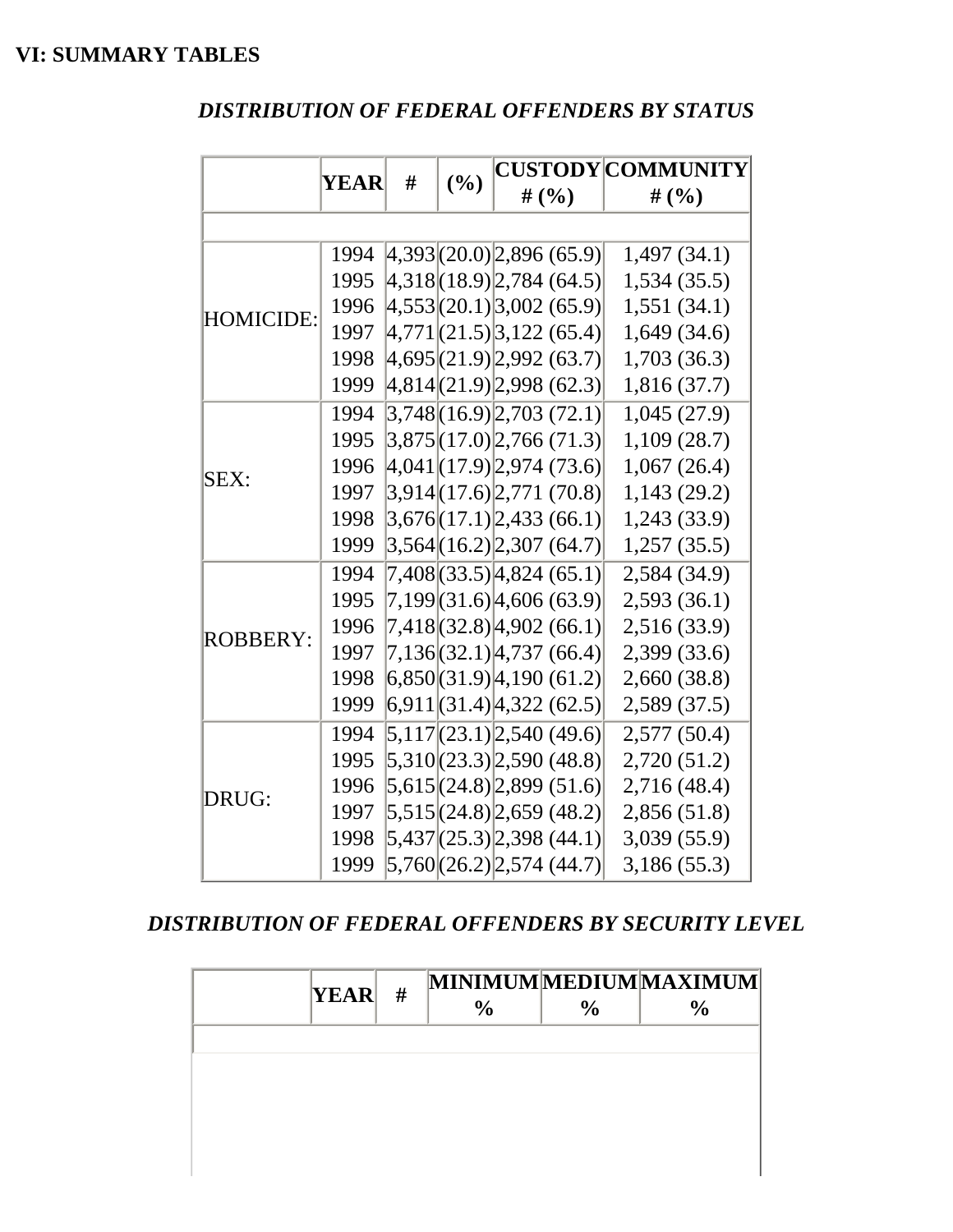|                 | 1994 | 2,896 | 11.6 | 55.2 | 33.2 |
|-----------------|------|-------|------|------|------|
| HOMICIDE:       | 1995 | 2,784 | 13.1 | 56.3 | 29.7 |
|                 | 1996 | 3,002 | 15.7 | 56.4 | 27.9 |
|                 | 1997 | 3,122 | 17.1 | 58.2 | 24.7 |
|                 | 1998 | 2,992 | 17.7 | 56.8 | 26.5 |
|                 | 1999 | 2,998 | 18.4 | 56.6 | 25.0 |
|                 | 1994 | 2,703 | 11.6 | 66.0 | 22.4 |
|                 | 1995 | 2,766 | 11.9 | 67.8 | 20.0 |
| SEX:            | 1996 | 2,974 | 11.5 | 68.6 | 19.9 |
|                 | 1997 | 2,771 | 12.6 | 68.4 | 19.0 |
|                 | 1998 | 2,433 | 14.6 | 67.1 | 18.3 |
|                 | 1999 | 2,307 | 15.0 | 63.2 | 21.0 |
|                 | 1994 | 4,824 | 8.1  | 63.4 | 28.5 |
|                 | 1995 | 4,606 | 8.8  | 62.4 | 27.7 |
| <b>ROBBERY:</b> | 1996 | 4,902 | 9.3  | 63.9 | 26.8 |
|                 | 1997 | 4,737 | 11.5 | 63.1 | 25.4 |
|                 | 1998 | 4,190 | 12.7 | 62.2 | 25.1 |
|                 | 1999 | 4,322 | 12.6 | 60.5 | 26.9 |
|                 | 1994 | 2,540 | 16.4 | 61.0 | 22.6 |
|                 | 1995 | 2,590 | 16.3 | 60.6 | 22.5 |
| DRUG:           | 1996 | 2,899 | 17.4 | 59.7 | 22.9 |
|                 | 1997 | 2,659 | 19.3 | 59.7 | 21.0 |
|                 | 1998 | 2,398 | 23.1 | 56.1 | 20.8 |
|                 | 1999 | 2,574 | 20.2 | 55.1 | 24.7 |

#### *DISTRIBUTION OF FEDERAL OFFENDERS BY RELEASE STATUS*

|           | YEAR | #     |               | DAY PAROLE FULL PAROLE STATUTORY |                  |
|-----------|------|-------|---------------|----------------------------------|------------------|
|           |      |       | $\frac{6}{6}$ | $\frac{6}{6}$                    | <b>RELEASE %</b> |
|           |      |       |               |                                  |                  |
|           | 1994 | 1,497 | 14.4          | 79.7                             | 5.9              |
|           | 1995 | 1,534 | 13.8          | 79.1                             | 7.0              |
| HOMICIDE: | 1996 | 1,551 | 12.8          | 79.1                             | 8.1              |
|           | 1997 | 1,649 | 15.7          | 74.3                             | 10.1             |
|           | 1998 | 1,703 | 16.0          | 74.3                             | 9.7              |
|           | 1999 | 1,816 | 15.1          | 74.0                             | 11.0             |
|           | 1994 | 1,045 | 15.2          | 42.0                             | 42.7             |
|           | 1995 | 1,109 | 12.3          | 38.1                             | 49.4             |
| SEX:      | 1996 | 1,007 | 12.3          | 35.6                             | 52.1             |
|           | 1997 | 1,143 | 14.0          | 31.5                             | 54.5             |
|           | 1998 | 1,243 | 12.7          | 33.2                             | 54.1             |
|           | 1999 | 1,257 | 15.8          | 33.4                             | 50.8             |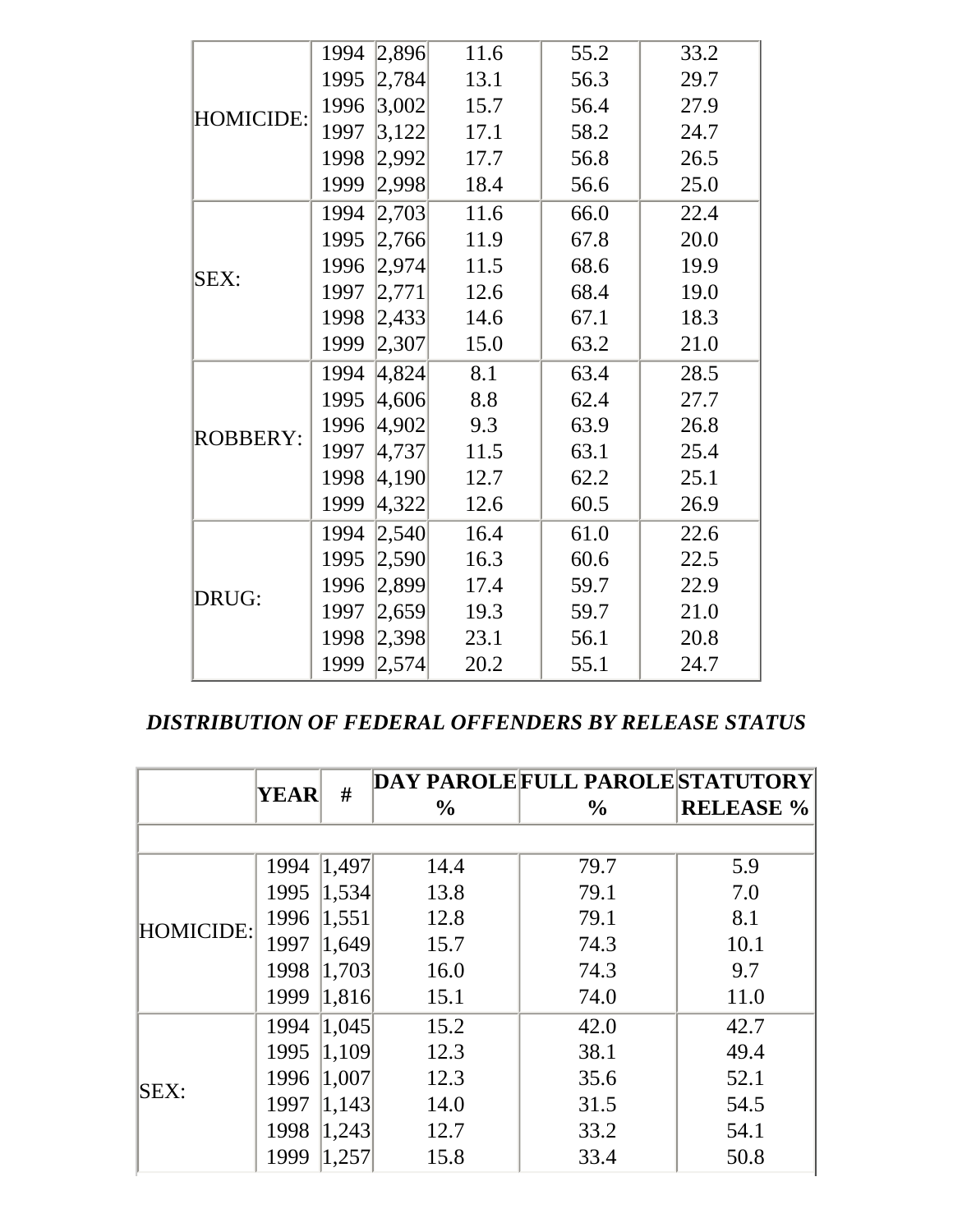| <b>ROBBERY:</b> | 1994 | 2,584      | 21.6 | 41.5 | 36.7 |
|-----------------|------|------------|------|------|------|
|                 | 1995 | 2,593      | 19.5 | 36.3 | 44.1 |
|                 |      | 1996 2,516 | 16.1 | 34.0 | 49.9 |
|                 | 1997 | 2,339      | 17.1 | 31.8 | 51.1 |
|                 | 1998 | 2,660      | 20.7 | 29.1 | 50.2 |
|                 | 1999 | 2,589      | 19.0 | 31.7 | 49.2 |
|                 | 1994 | 2,577      | 14.9 | 64.9 | 20.2 |
|                 | 1995 | 2,720      | 12.1 | 63.4 | 24.5 |
| DRUG:           |      | 1996 2,716 | 10.2 | 63.4 | 26.4 |
|                 | 1997 | 2,856      | 15.9 | 59.4 | 24.7 |
|                 | 1998 | 3,039      | 17.0 | 56.7 | 26.3 |
|                 | 1999 | 3,186      | 18.7 | 57.3 | 24.0 |

#### *DISTRIBUTION OF FEDERAL OFFENDERS BY REGION*

|                 |                   | ATLANTIC QUEBEC ONTARIO PRARIES PACIFIC |               |               |               |               |
|-----------------|-------------------|-----------------------------------------|---------------|---------------|---------------|---------------|
|                 | <b>END-OFYEAR</b> | $\frac{0}{0}$                           | $\frac{0}{0}$ | $\frac{0}{0}$ | $\frac{0}{0}$ | $\frac{0}{0}$ |
|                 |                   |                                         |               |               |               |               |
| HOMICIDE:       | 1994              | 6.7                                     | 27.2          | 29.9          | 18.8          | 17.4          |
|                 | 1995              | 6.7                                     | 27.2          | 29.7          | 18.6          | 17.8          |
|                 | 1996              | 6.9                                     | 26.9          | 29.5          | 18.4          | 18.3          |
|                 | 1997              | 7.2                                     | 27.1          | 28.6          | 18.2          | 18.9          |
|                 | 1998              | 7.2                                     | 26.8          | 29.0          | 18.3          | 18.7          |
|                 | 1999              | 7.2                                     | 26.8          | 28.8          | 18.4          | 18.9          |
|                 | 1994              | 13.0                                    | 20.1          | 26.9          | 27.3          | 15.5          |
|                 | 1995              | 12.4                                    | 19.3          | 24.7          | 28.5          | 15.1          |
|                 | 1996              | 11.4                                    | 19.0          | 24.5          | 30.7          | 14.5          |
| SEX:            | 1997              | 10.7                                    | 19.1          | 24.2          | 31.8          | 14.2          |
|                 | 1998              | 9.7                                     | 19.2          | 24.8          | 32.0          | 14.5          |
|                 | 1999              | 9.5                                     | 19.6          | 26.4          | 29.6          | 15.0          |
|                 | 1994              | 6.7                                     | 37.6          | 24.6          | 18.0          | 13.1          |
|                 | 1995              | 6.5                                     | 38.0          | 23.7          | 18.2          | 13.6          |
| <b>ROBBERY:</b> | 1996              | 7.3                                     | 36.9          | 23.7          | 19.0          | 13.0          |
|                 | 1997              | 7.4                                     | 36.0          | 23.7          | 19.9          | 13.0          |
|                 | 1998              | 7.4                                     | 35.1          | 24.4          | 20.0          | 13.1          |
|                 | 1999              | 7.6                                     | 34.1          | 24.3          | 21.0          | 13.1          |
|                 | 1994              | 7.2                                     | 37.8          | 27.9          | 16.1          | 10.9          |
|                 | 1995              | 7.7                                     | 38.5          | 27.2          | 15.7          | 10.9          |
| DRUG:           | 1996              | 8.0                                     | 38.2          | 26.1          | 17.3          | 10.4          |
|                 | 1997              | 7.8                                     | 37.4          | 26.1          | 18.5          | 10.3          |
|                 | 1998              | 7.6                                     | 36.8          | 26.8          | 19.0          | 9.8           |
|                 | 1999              | 7.9                                     | 35.2          | 26.9          | 20.3          | 9.7           |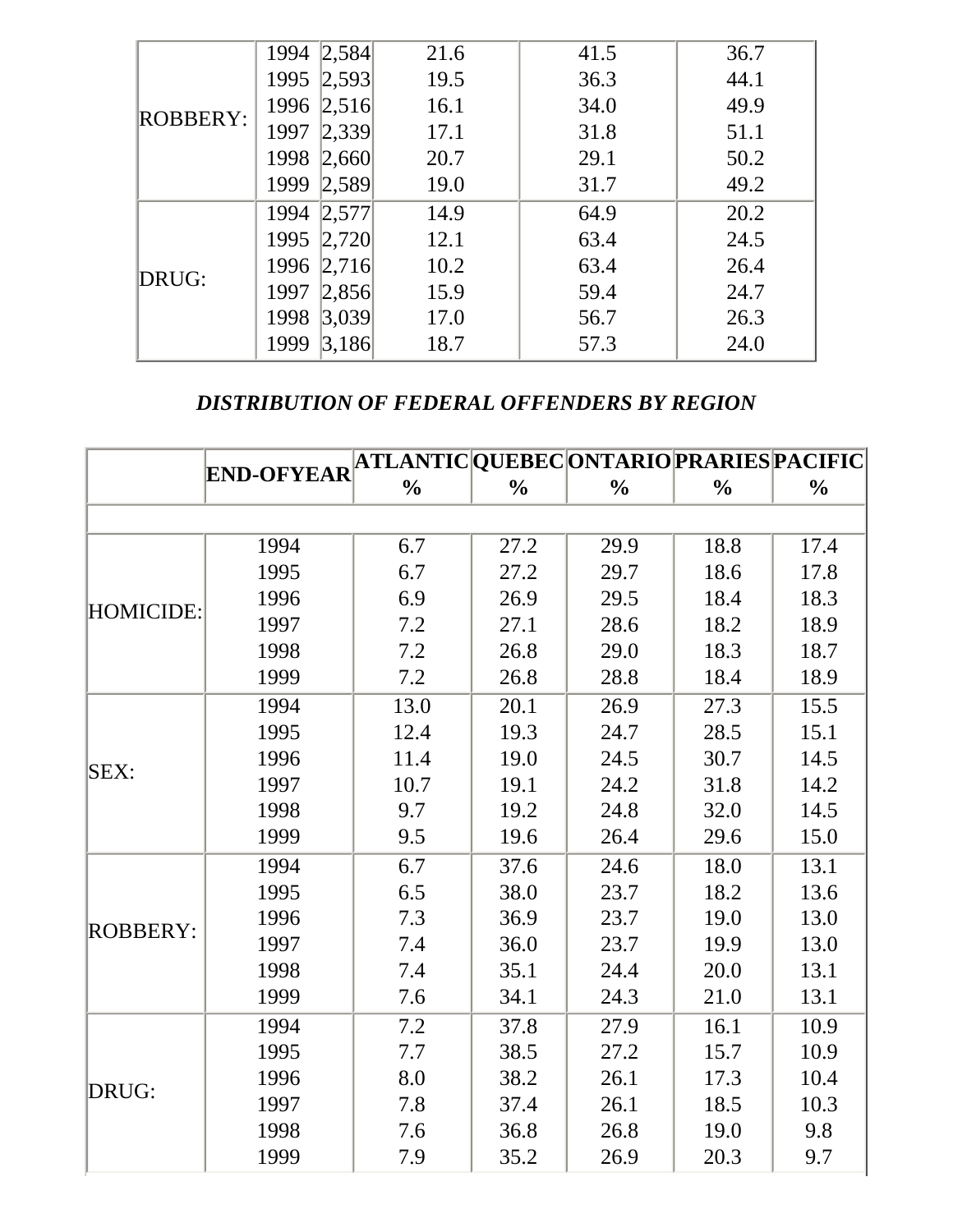|          | 1994 | 9.9 | 28.9 | 27.6 | 20.2 | 13.4 |
|----------|------|-----|------|------|------|------|
|          | 1995 | 9.8 | 29.2 | 27.1 | 20.5 | 13.5 |
|          | 1996 | 9.5 | 28.5 | 26.8 | 22.0 | 13.5 |
| OVERALL: | 1997 | 9.0 | 28.1 | 26.7 | 22.8 | 13.4 |
|          | 1998 | 8.5 | 27.9 | 27.5 | 22.7 | 13.4 |
|          | 1999 | 8.6 | 27.2 | 27.6 | 23.3 | 13.4 |

#### *DISTRIBUTION OF FEDERAL OFFENDERS BY GENDER*

|                  | <b>END-OF-YEAR</b> | #              | $\frac{0}{0}$ |               | <b>MALESFEMALES</b> |
|------------------|--------------------|----------------|---------------|---------------|---------------------|
|                  |                    |                |               | $\frac{0}{0}$ | % (#)               |
|                  |                    |                |               |               |                     |
|                  | 1994               | 4,393 20.0     |               | 96.0          | 4.0 (176)           |
|                  | 1995               | 4,318 18.9     |               | 96.5          | 3.5(152)            |
| <b>HOMICIDE:</b> | 1996               | 4,553 20.1     |               | 96.3          | 3.7(167)            |
|                  | 1997               | 4,771 21.5     |               | 95.8          | 4.2 (199)           |
|                  | 1998               | 4,695 21.9     |               | 95.7          | 4.3(203)            |
|                  | 1999               | 4,814 21.9     |               | 95.6          | 4.4(211)            |
|                  | 1994               | 3,748 16.9     |               | 99.5          | 0.5(17)             |
|                  | 1995               | 3,875 17.0     |               | 99.7          | 0.3(10)             |
| SEX:             | 1996               | 4,041 17.9     |               | 99.7          | 0.3(14)             |
|                  | 1997               | 3,914 17.6     |               | 99.6          | 0.4(15)             |
|                  | 1998               | $3,676$ [17.1] |               | 99.5          | 0.5(17)             |
|                  | 1999               | 3,564 16.2     |               | 99.7          | 0.3(12)             |
|                  | 1994               | 7,408 33.5     |               | 99.0          | 1.0(89)             |
|                  | 1995               | 7,199 31.6     |               | 98.9          | 1.1(82)             |
| <b>ROBBERY:</b>  | 1996               | 7,418 32.8     |               | 98.8          | 1.2(88)             |
|                  | 1997               | 7,136 32.1     |               | 98.4          | 1.6(115)            |
|                  | 1998               | 6,850 31.9     |               | 98.3          | 1.7(118)            |
|                  | 1999               | 6,911 31.4     |               | 98.3          | 1.7(116)            |
|                  | 1994               | $5,117$  23.1  |               | 97.0          | 3.0(163)            |
|                  | 1995               | 5,310 23.3     |               | 96.8          | 3.2(172)            |
|                  | 1996               | 5,615 24.8     |               | 95.9          | 4.1 (228)           |
| DRUG:            | 1997               | 5,515 24.8     |               | 95.0          | 5.0(273)            |
|                  | 1998               | 5,146 24.8     |               | 94.7          | 5.4 (291)           |
|                  | 1999               | 5,760 26.1     |               | 94.1          | 6.0(343)            |

#### *DISTRIBUTION OF FEDERAL OFFENDERS BY AVERAGE AGE*

| <b>END-OF-YEAR</b> | <b>FEDERAL</b><br><b>JURISDICTION</b> | <b>AT ADMISSION</b> |
|--------------------|---------------------------------------|---------------------|
|                    |                                       |                     |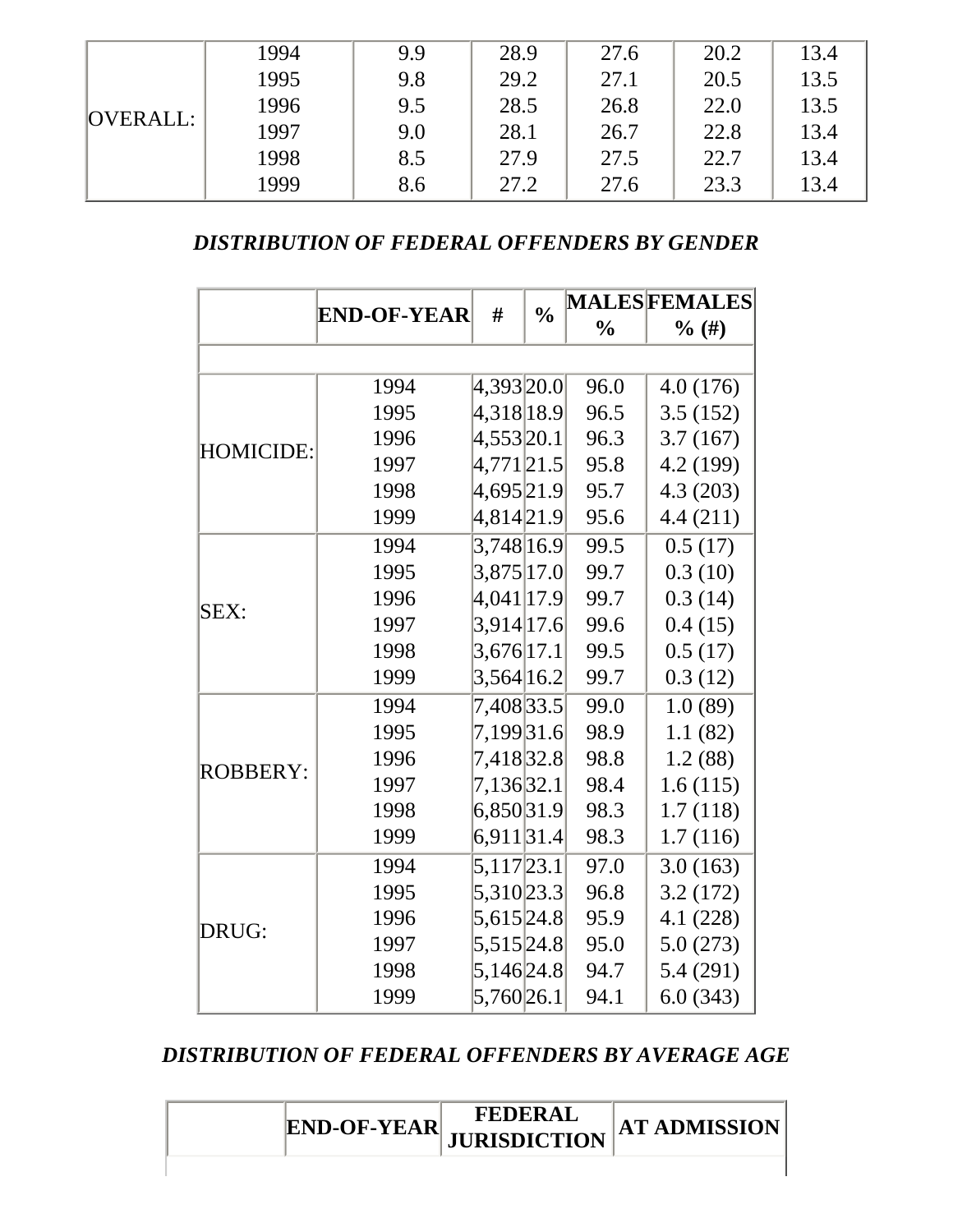|                  | 1994 | 42 YEARS (18-89) 36 YEARS (16-87) |
|------------------|------|-----------------------------------|
|                  | 1995 | 42 YEARS (20-89) 36 YEARS (18-84) |
| <b>HOMICIDE:</b> | 1996 | 43 YEARS (20-93) 36 YEARS (18-84) |
|                  | 1997 | 43 YEARS (20-91) 36 YEARS (18-84) |
|                  | 1998 | 42 YEARS (18-92) 35 YEARS (14-92) |
|                  | 1999 | 41 YEARS (17-92) 31 YEARS (14-87) |
|                  | 1994 | 41 YEARS (19-86) 39 YEARS (15-85) |
|                  | 1995 | 42 YEARS (20-85) 40 YEARS (18-82) |
| SEX:             | 1996 | 43 YEARS (19-89) 41 YEARS (18-81) |
|                  | 1997 | 46 YEARS (20-89) 43 YEARS (19-83) |
|                  | 1998 | 43 YEARS (18-97) 41 YEARS (14-82) |
|                  | 1999 | 43 YEARS (17-97) 39 YEARS (14-81) |
|                  | 1994 | 34 YEARS (16-78) 31 YEARS (16-65) |
|                  | 1995 | 35 YEARS (19-78) 33 YEARS (18-68) |
| <b>ROBBERY:</b>  | 1996 | 35 YEARS (19-79) 33 YEARS (18-68) |
|                  | 1997 | 35 YEARS (19-75) 33 YEARS (18-68) |
|                  | 1998 | 36 YEARS (17-81) 33 YEARS (17-68) |
|                  | 1999 | 35 YEARS (17-82) 31 YEARS (16-71) |
|                  | 1994 | 36 YEARS (18-81) 34 YEARS (17-74) |
|                  | 1995 | 36 YEARS (20-73) 35 YEARS (18-71) |
| DRUG:            | 1996 | 37 YEARS (19-76) 35 YEARS (18-73) |
|                  | 1997 | 38 YEARS (20-75) 36 YEARS (19-69) |
|                  | 1998 | 37 YEARS (18-79) 36 YEARS (18-78) |
|                  | 1999 | 36 YEARS (18-80) 34 YEARS (17-72) |

#### *DISTRIBUTION OF FEDERAL OFFENDERS BY ETHNICITY*

|           | <b>END-OF-YEAR</b> | CAUCASIANNATIVEBLACKASIANOTHER |               |               |               |               |
|-----------|--------------------|--------------------------------|---------------|---------------|---------------|---------------|
|           |                    | $\frac{0}{0}$                  | $\frac{6}{6}$ | $\frac{0}{0}$ | $\frac{0}{0}$ | $\frac{0}{0}$ |
|           |                    |                                |               |               |               |               |
|           | 1994               | 78.9                           | 13.0          | 3.1           | 1.0           | 4.0           |
|           | 1995               | 78.3                           | 13.4          | 3.2           | 1.3           | 3.9           |
|           | 1996               | 77.3                           | 13.8          | 3.5           | 1.5           | 3.9           |
| HOMICIDE: | 1997               | 76.0                           | 14.6          | 3.9           | 1.5           | 3.9           |
|           | 1998               | 74.4                           | 16.1          | 4.0           | 1.5           | 4.1           |
|           | 1999               | 73.8                           | 16.5          | 4.3           | 1.4           | 4.1           |
|           |                    |                                |               |               |               |               |
|           |                    |                                |               |               |               |               |
|           |                    |                                |               |               |               |               |
|           |                    |                                |               |               |               |               |